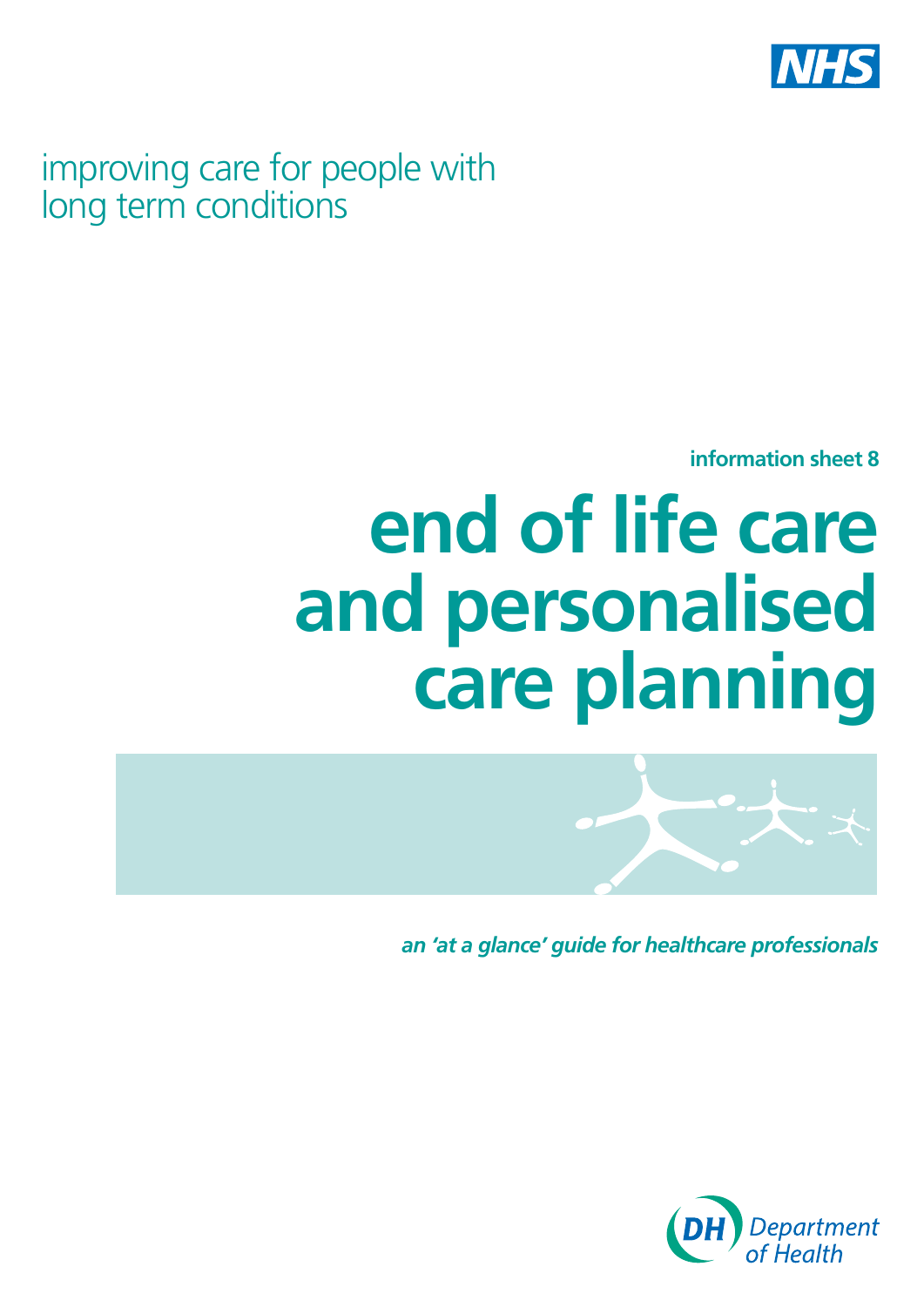## **end of life care and personalised care planning**

## **improving care for people with long term conditions**

## **About this information sheet**

This information sheet focuses on the principles of good end of life care for individuals with long term conditions and describes how it fits with assessment and personalised care planning.

## **Who should read it?**

Anyone involved in delivery of healthcare to people with long term conditions, including doctors, nurses, allied health professionals and those delivering personal health budgets.

### **What do we mean by good end of life care?**

One of the key elements of good end of life care is personalised care planning to assess the needs and wishes of the individual and agree a care plan. Good end of life care should attend to the needs of the whole person and those who are important to them. Individuals approaching the end of life can reasonably expect that their care will be pre-planned, well coordinated, equitable and ethical in terms of preferences and personal beliefs.

## **End of life care and how it fits with personalised care planning**

All care and support needs to be centred on the needs, wishes and priorities of the individual receiving the service.

Everyone approaching the end of life needs to have a holistic needs assessment and the opportunity to express and record their wishes, choices and preferences about their care in a care plan.

In some cases, individuals may want to make an advance decision to refuse treatment, should they lack capacity to make such a decision in the future. Others may want to set out more general wishes and preferences about how they are cared for and where they would wish to die – this is known as advance care planning (see below).

Consider incorporating these discussions and decisions into a personalised care plan, which is regularly subject to review by a multi-disciplinary team, the individual and carers as and when the individual's condition or wishes change.

**It is crucial to involve the individual (and their carer if they wish) in end of life care decisions and agree a personalised care plan, to ensure that they remain in control. This is fundamental to keeping an individual's dignity at a time when they are likely to be feeling at their most vulnerable.** 

## **Assessment and care planning in relation to end of life care**

In order to maximise the benefits of assessment and care planning for the individual, the role of the healthcare professional is to:

- ensure that all assessments are holistic, including:
	- background information;
	- current physical health and prognosis;
	- social/occupational well-being;
	- psychological and emotional well-being;
	- religion and/or spiritual well-being, where appropriate;
	- culture and lifestyle aspirations, goals and priorities;
	- risk and risk management;
	- the needs of families and friends, including carers' assessments;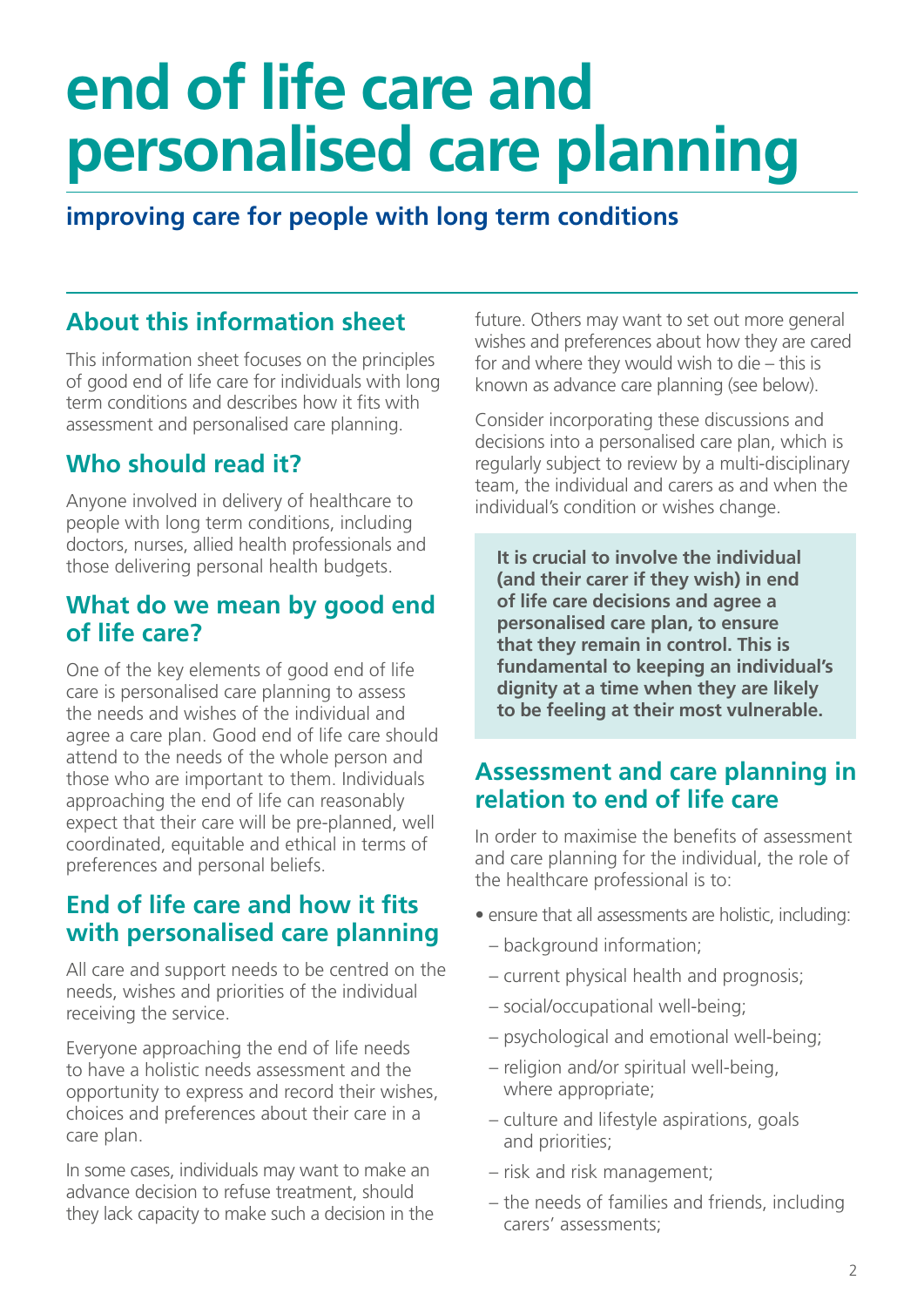- understand the range of assessment tools and ways of gathering information, and their advantages and disadvantages;
- assess pain and other symptoms using assessment tools, pain history, appropriate physical examination and relevant investigation;
- undertake/contribute to multidisciplinary assessment and information sharing;
- provide individuals with high quality, timely and relevant information together with self care and self management advice and support as appropriate;
- regularly review assessments to take account of changing needs, priorities and wishes, and ensure information about changes is communicated.

Personalised care planning recognises that there are other issues, in addition to medical needs, that can affect an individual's total health and well-being. For those with a terminal condition this could mean helping them to be cared for and to die in the setting of their choice.

For those with complex needs approaching the end of life, risk management, crisis and contingency (see **information sheet 4: Assessment of need and managing risk**) are also integral to the process.

## **What is Advance Care Planning and how does it differ from care planning more generally?**

Advance Care Planning (ACP) is a process of identifying the future wishes and care preferences of an individual. The difference between ACP and care planning more generally is that the process of ACP is to make clear an individual's wishes, usually in the context of an anticipated deterioration in their condition in the future. ACP may or may not result in

recording these discussions in the form of an Advance Care Plan. If it does, both the care plan and the Advance Care Plan should be available, with the individual's permission, to all who have a legitimate reason to access it.

## **Discussions as the end of life approaches**

It is important that there is an open, honest dialogue regarding both the management and the prognosis of an individual's disease. This discussion can be difficult and must be appropriate to their level of insight and their need and wish for information.

**It is important to identify triggers for discussion and to have the appropriate communication skills to deliver both sensitive information and, at times, bad news.** 

Examples of what an ACP discussion might include are:

- the individual's concerns;
- their important values or personal goals for care;
- their understanding about their illness and prognosis, as well as particular preferences for types of care or treatment that may be beneficial in the future and their availability.

#### For more information, please visit **[www.endoflifecare.nhs.uk/eolc/acp.htm](http://www.endoflifecare.nhs.uk/eolc/acp.htm)**